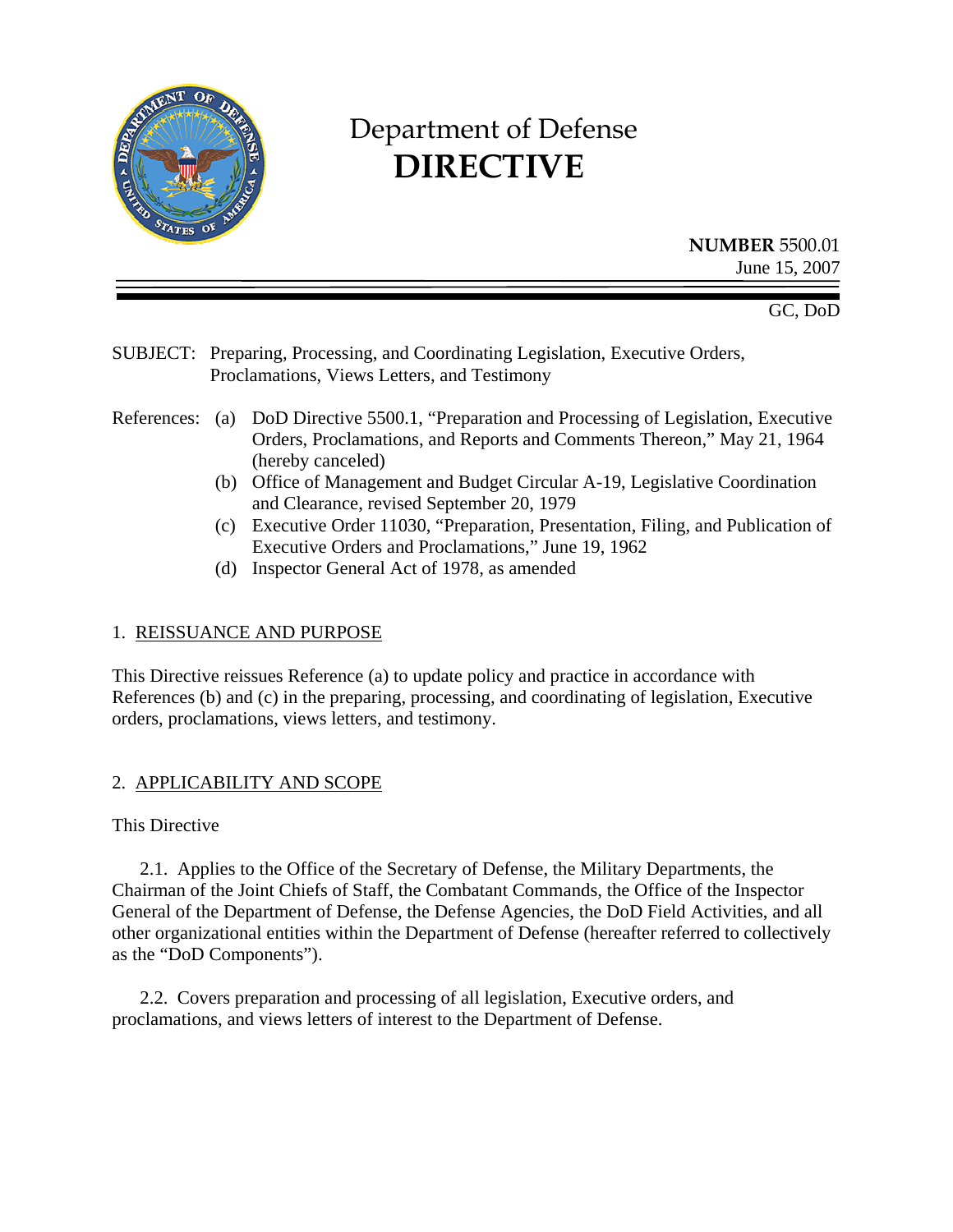2.3. Also covers clearance by the Office of Management and Budget (OMB) of all draft testimony and statements to Congress, with the exception of those arising out of the Military Departments, the Office of the Inspector General of the Department of Defense, and those concerning appropriation matters.

#### 3. POLICY

It is DoD policy that:

 3.1. A single coordinated DoD position shall be expressed and transmitted to the White House, OMB, and to the Congress with respect to each legislative proposal, Executive order, or proclamation originating within the Department, or submitted to the Department of Defense for comment.

 3.2. No such proposals or comments may be submitted to the White House or OMB without prior approval of the General Counsel of the Department of Defense (GC DoD), or to the Congress without prior approval of the GC DoD, in consultation with the Assistant Secretary of Defense for Legislative Affairs (ASD(LA)), acting on behalf of the Secretary of Defense in accordance with the procedures established pursuant to this Directive.

 3.3. All legislative proposals, Executive orders, or proclamations originating in the Department of Defense will be transmitted to the OMB or to the Congress over the signature of the GC DoD, unless other provision is established authorizing the signature of a Secretary of a Military Department or another designee.

 3.4. Testimony or hearing statements, other than those from the Military Departments, shall not be submitted to the Congress (whether on or off the record) without prior OMB clearance obtained through the GC DoD.

 3.5. When unresolved differences arise during the development of a views letter on proposed legislation, or any other matter subject to this Directive, the GC DoD, in consultation with the Secretaries of the Military Departments, the Under Secretaries of Defense, the Assistant Secretaries of Defense, and the Assistants to the Secretary of Defense, may act to resolve such differences by developing a recommendation of resolution for review by the Secretary of Defense.

 3.6. No provisions of this Directive or any supplement hereto or instruction hereunder issued by the GC DoD shall be construed to prevent a Secretary of a Military Department or a member of the Joint Chiefs of Staff from presenting to the Congress, on his or her own initiative, after first so informing the Secretary of Defense, any recommendation relating to the Department of Defense that he or she may deem proper.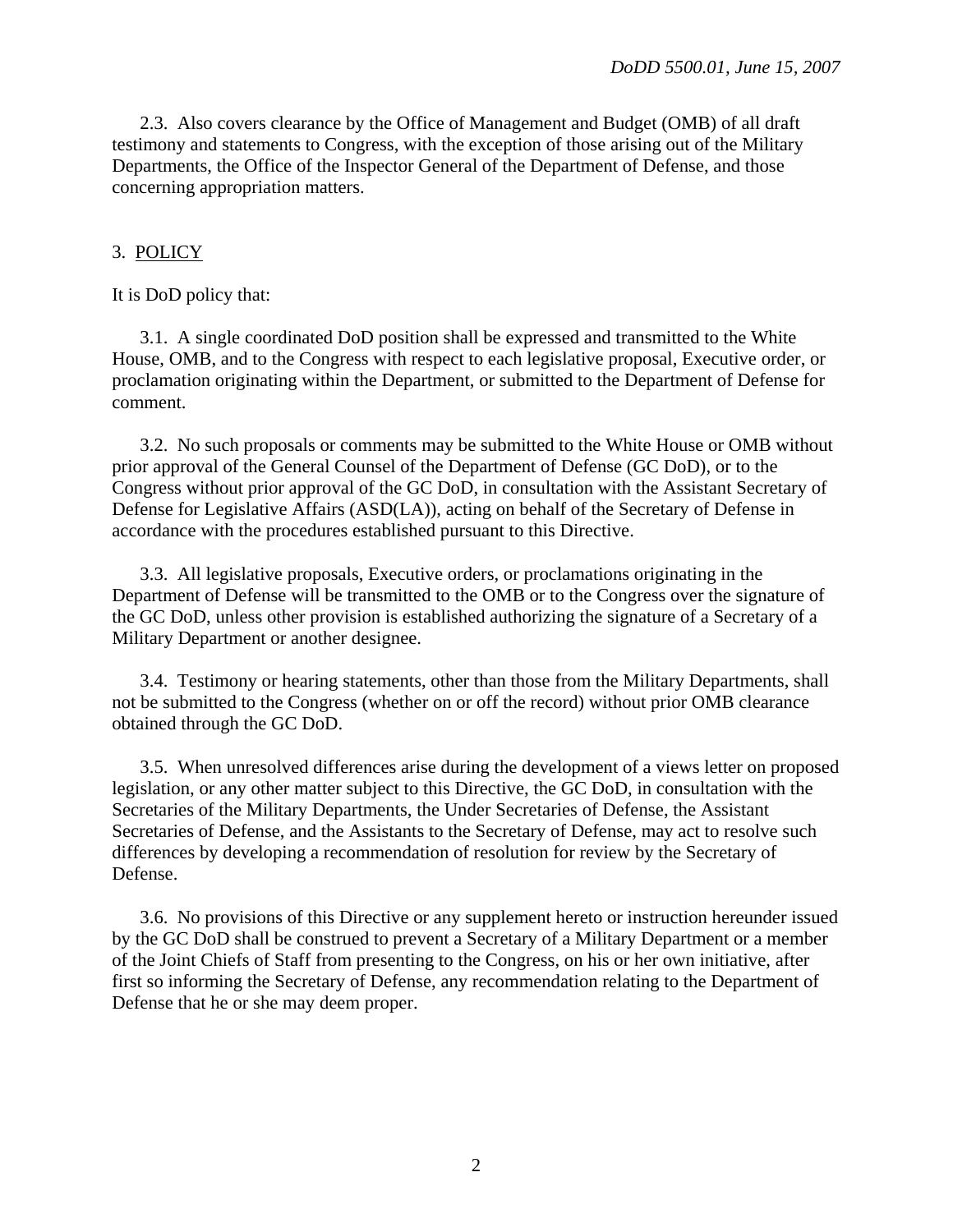3.7. No provisions of this Directive or any supplement hereto or instruction hereunder shall be construed to prevent the Inspector General of the Department of Defense from executing the duties provided for in accordance with the Inspector General Act of 1978 (Reference (d)), and related DoD Issuances.

 3.8. OMB circular A-19 (Reference (b)) that delineates the relationship of the Department of Defense to the OMB with respect to legislative matters, and such Executive orders (Reference (c)) as prescribe the rules of processing Executive orders and proclamations, shall be complied with by all officials, Military Departments, and other DoD offices and agencies.

#### 4. RESPONSIBILITIES

4.1. The GC DoD may designate a DoD Component to act on behalf of the Department of Defense on such matters the GC DoD deems advisable, and may, from time to time, issue instructions or memorandums supplementing this Directive.

4.2. The GC DoD Office of Legislative Counsel, under the GC DoD, shall:

 4.2.1. Be responsible for all matters concerning or relating to legislation, as well as coordinating legislation in the Department of Defense and securing OMB clearance; this does not include liaison with the Congress which is the responsibility of the ASD(LA).

 4.2.2. Be responsible for all matters concerning Executive orders and proclamations, the preparation and coordination of views letters on pending legislation in the Congress, as well as securing OMB clearance of all testimony and statements other than those arising from the Military Departments, and those concerning appropriation matters. These responsibilities include:

 4.2.2.1. In consultation with the ASD(LA), developing policies, plans, and programs for the legislative program of the Department of Defense;

 4.2.2.2. Coordinating the views of appropriate DoD elements on all matters relating to legislation, Executive orders, and proclamations;

 4.2.2.3. Determining the relationship of the DoD position on all such matters regarding the Administration and the Executive Branch of the Government in its entirety;

 4.2.2.4. Securing OMB clearance of all testimony and statements for the Congress, other than those arising from the Military Departments; and

 4.2.2.5. Managing the preparation of necessary views letters on pending legislation that transmit the DoD position on all such matters to the Congress and other interested parties.